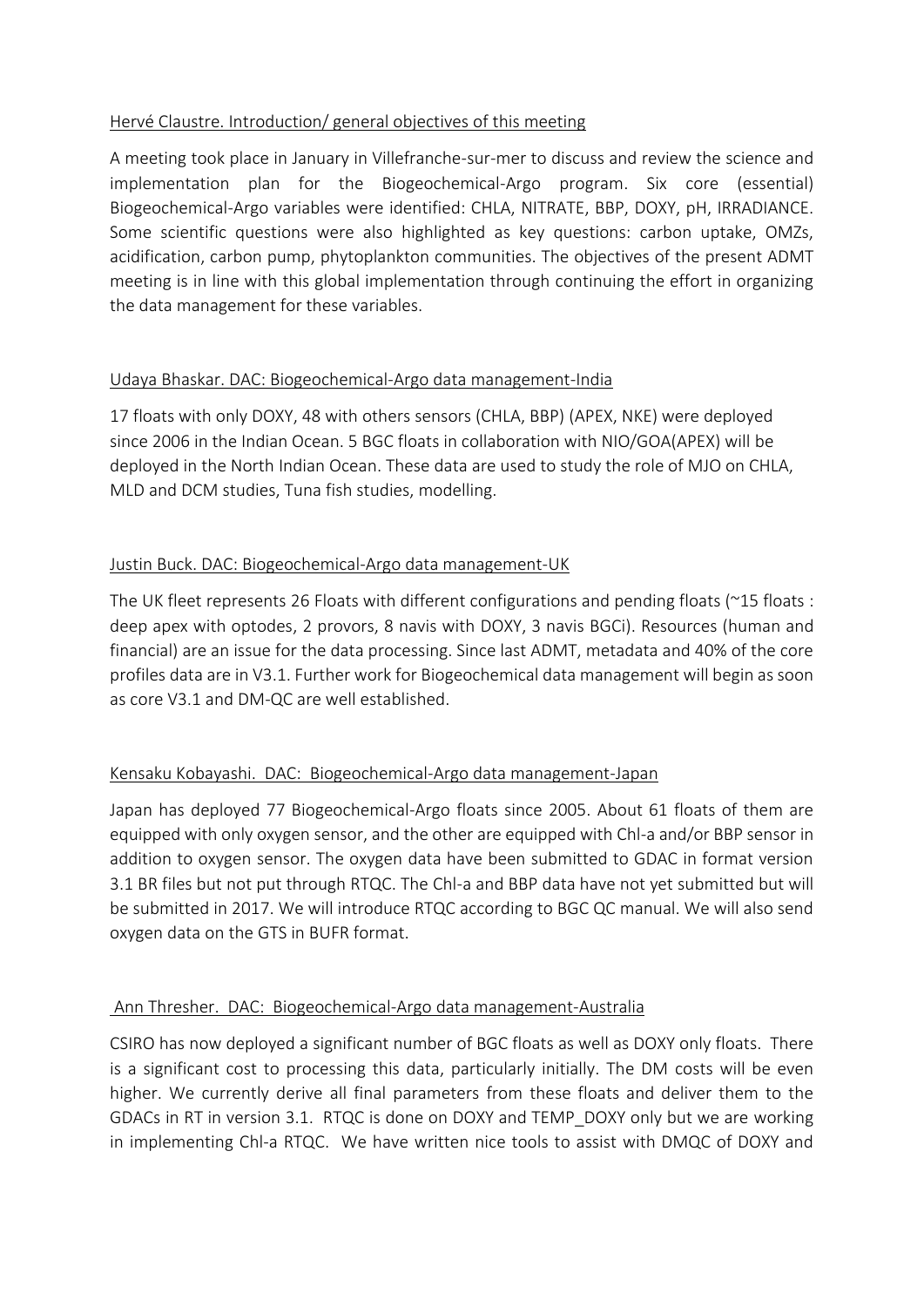many of these BD files have already been delivered to the GDACs as well. Other variables will come in time. Plot tools are available on the web at:

<http://wa-shiny.imos.csiro.au:3838/bioargo/>

and

# <https://research.csiro.au/iobioargo/>

Initiallly, qc'd data will only be available through these visual tools. We still have some issues to address but are making good progress.

# Annie Wong / Ken Johnson. DAC: Biogeochemical-Argo data management-US

Efforts to transfer biogeochemical data to V3.1 B-files have been focused on 3 projects: SOCCOM (Southern Ocean Carbon & Climate Observations & Modeling), Pre-SOCCOM UW-MBARI equivalents, Historical UW oxygen floats. SOCCOM profile data until June 2016 are available under AOML DAC in V3.1 D- and BR- files. Automate transfer of bgc data of active floats to v3.1 netcdf is still to do as well as Btraj files. Some real time adjustments on BGC data are done at MBARI but not yet automatically transferred to Argo DAC. Regarding historical UW oxygen floats, profile data of 117 UW floats are in V3.1 D- and BR- files, the collaboration with AOML continues to transfer the data of the 63 remaining floats.

# Anh Tran / Catherine Schmechtig. DAC: Biogeochemical-Argo data management-Canada

Anh Tran reports that the BGC floats (DOXY) data are sent to GDAC in NetCDF format version 3.1 and quality checked in RT. In the next six months, the remaining DOXY NETCDF files will be converted from 2.2 to 3.1 and the DOXY profiles will be visually checked. The Delayed mode will be performed on 23 floats equipped with optodes.

Catherine Schmechtig reports that three CTS5 (provor) bought with canadian funds were deployed during the GreenEdge Cruise. The profile data will be soon available on the GDAC, while the decoding is ongoing work at Coriolis.

### Thierry Carval . DAC: Biogeochemical-Argo data management-France

Coriolis DAC manages a matlab data processing chain for Argo floats, including Biogeochemical-Argo data. Whenever new or improved specifications are issued, the data processing is updated. Since 2015, Provor floats Biogeochemical-Argo data are distributed on Argo GDAC. They feature version 3.1 core and bio profiles, trajectories, metadata and technical data. Since 2016, Biogeochemical-Argo data from Apex and Nova floats are managed in V3.1 format. The other Biogeochemical-Argo floats (Navis and Nemo) are distributed in V3.0 data files (from a separate and data processing chain) The transition to V3.1 is underway.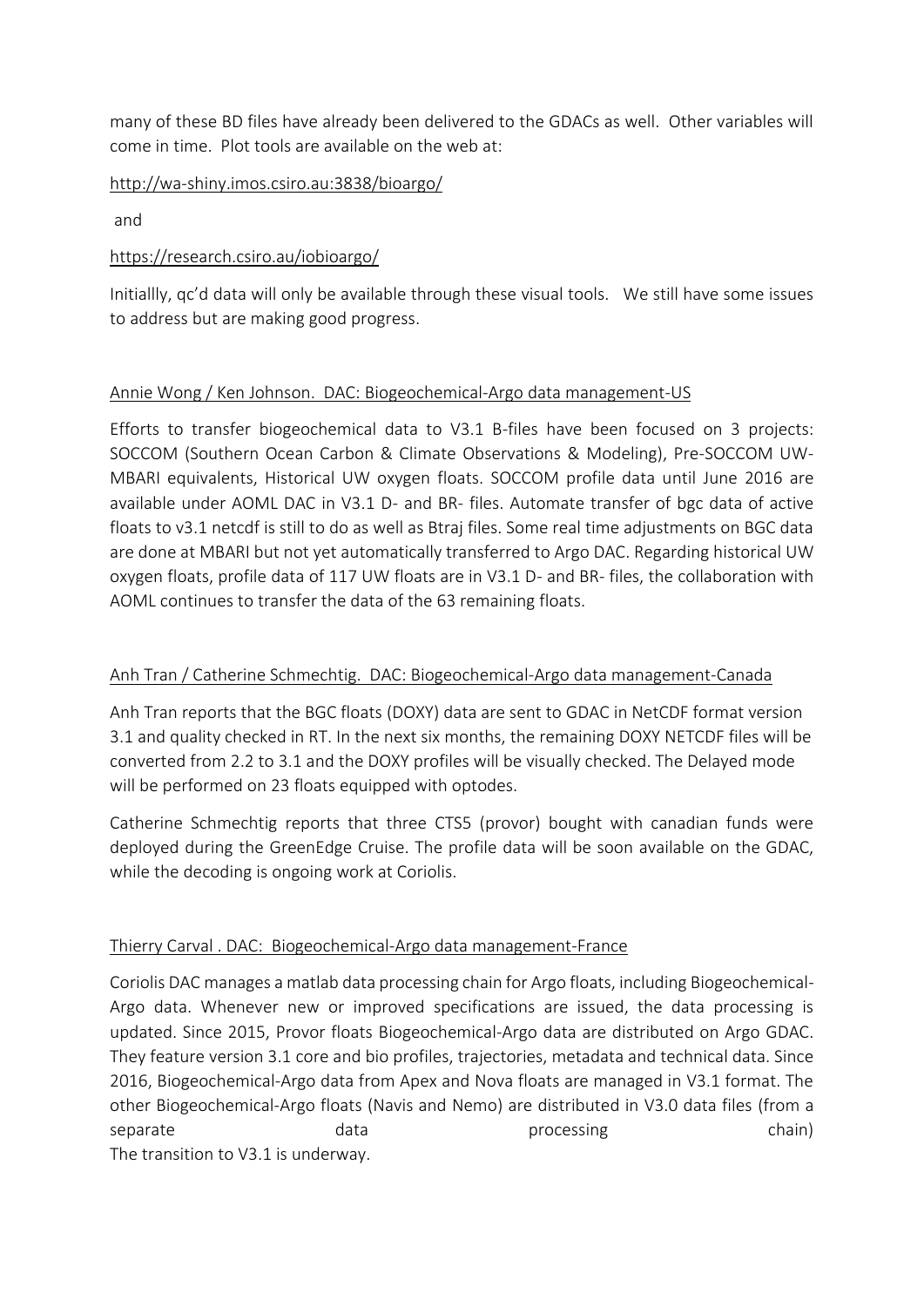At Coriolis, for Biogeochemical-Argo more than 80 parameters are managed: core-argo, b-argo, i-argo parameters. These parameters include oxygen, chlorophyll, turbidity, CDOM, backscattering, nitrate, bisulfide, radiance, PAR. Real time QC is applied on oxygen (DOXY) and chlorophyll (CHLA).

# ALL: Discussion on coordination (test case, sharing codes)

A list will be created for those who are interested in the development of the common procedures to perform quality control tests in RT and in DM.

### Actions: #4, #7, #11, #12

# Catherine Schmechtig. Documentation principles (Cookbook, QC Manual)

During the ADMT16, it has been decided to split the Argo quality control manual in two manuals: the Argo quality control manual for CTD and trajectory data (JULD, LATITUDE, LONGITUDE, PRES, TEMP, PSAL, TEMP, CNDC) and, the Argo quality control manual for biogeochemical data. As there are many different groups of experts in charge of the assessment of different biogeochemical data set, the Argo quality control manual for biogeochemical data should be considered as the cover document (presenting generic tests) of all biogeochemical data quality control manuals (both generic and specific tests).

The outlines of each quality control documents is presented:

- 1- Real Time quality control (R)
	- a. Real time quality control for vertical profiles
	- b. Real time quality control for trajectories
	- c. Real time quality control for Near surface data
	- d. Real time quality control for Deep data
- 2- Real Time quality control for data adjusted in Real Time (A)
- 3- Delayed mode quality control (D)

### Virginie Thierry, Henry Bittig, Ken Johnson, Kanako Sato : DOXY session

V. Thierry presented the DOXY cookbooks: processing cookbook at the DAC level and ARGO QC manual for dissolved oxygen concentration, as well as the updates to their contents. John Gilson suggests investigating additional DOXY BRtraj tests (so far only global range) to better qualify the data and to be able to assign meaningful QC flags. Henry Bittig presented recent O2 optode findings. Time response correction is possible for SBE63 and Aanderaa optodes (Bittig and Körtzinger 2016, in review), but it requires the measurement time to be available in the profile files (Discussed at the 17th ADMT). Optode in-air measurements are biased during midday, i.e., a fraction of all surfacings should be evening/ night/ morning surfacings to get a good in-air calibration. Detailed O2-correction procedures are investigated by a SOCCOM O2 ad-hoc working group. A real-time adjustment method can yield probably 1-2 % accuracy, while delayed-mode adjustment can be on the order of a few tenths of a percent, compared with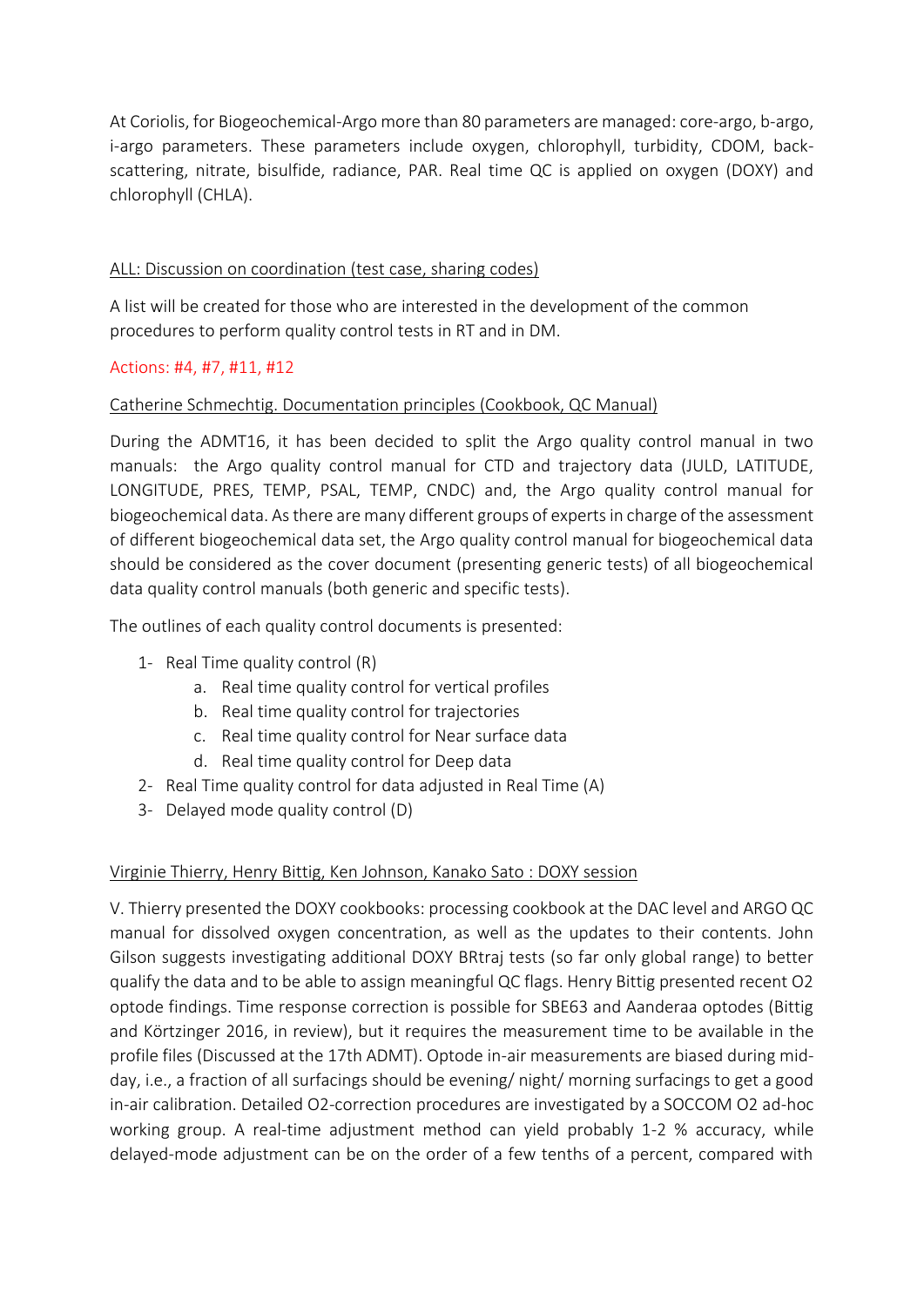>10 % accuracy for standard / factory calibrations. For anomalously low O2 values at the base of the profile, a 'hook' test needs to be estabilished.

Henry Bittig also presented a review of the meta data for all DOXY floats. Fields are quite inconsistently filled (mainly pre-V3.1 files, but also some V3.1 files), so that DOXY floats and their sensors/parameters are not adequately identifiable. This holds true for other Bparameters, too, and needs to be addressed by DACs/PIs to enable their floats to be identified appropriately. Format transition for DOXY floats to V3.1 is well underway (CSIRO and JMA transitioned completely). However, some legacy floats with DOXY in old formats (V2.2) will probably need special attention, both to convert to V3.1 and to DMQC the data, as their original PI might be unavailable. The first delayed-mode QCed DOXY data are now available at the GDAC.

# Actions: #3, #13, #14, #15, #16

### Kanako Sato. report on JAMSTEC's oxygen activities

The oxygen activities of JAMSTEC were reported briefly. JAMSTEC will deploy a BGC-APEX float and a Deep APEX with optode4830 by March 2017. We are developing Deep NINJA float equipped with RINKO which can measure oxygen to 4,000 dbar. JAMSTEC examined the time drift of ARO-FT, manufactured by JFE Advantech Co. Ltd. The oxygen data of ARO-FT has no remarkable time drift, because ARO-FT data matches in-situ data well in the layers deeper than 26.8 kg/m^3 after about a year and the time series of oxygen on the isothermal layer 2.2 degC has no remarkable drift.

### Virginie Thierry DM tools: LOCODOX

Virginie Thierry presented a matlab toolbox called LOCODOX developed at LOPS/Ifremer by E. Brion (Altran ouest company). The tool is designed to correct oxygen data in using either reference in situ profiles (climatological atlas or ship-based O2 profiles) (Takeshita et al., 2013) or in-air measurements (Bittig et al, 2015). LOCODOX works with Argo profiles in format 3.1 and produces delayed mode NetCDF files complying with Argo 3.1 format and following the BGC/DOXY QC manuals. Once finalized, the tool will be available to the scientific community.

### Catherine Schmechtig: Open question

-The PREDEPLOYMENT\_CALIB\_EQUATION, PREDEPLOYMENT\_CALIB\_COEFFICIENT, PREDEPLOYMENT\_CALIB\_COMMENT string lengths are by default set to STRING1024. When necessary (such as for Nitrate sensor), the string length is set to 4096.

-The value of QC=8 is used to fill the QC values changed because of the non photochemical quenching correction. That should be changed in the next version of the CHLA documentation of the quality control with QC=5 (values changed).

-It is now possible to append a 2 to a « SENSOR », to keep the link with SENSOR\_PARAMETER (for which it was already possible)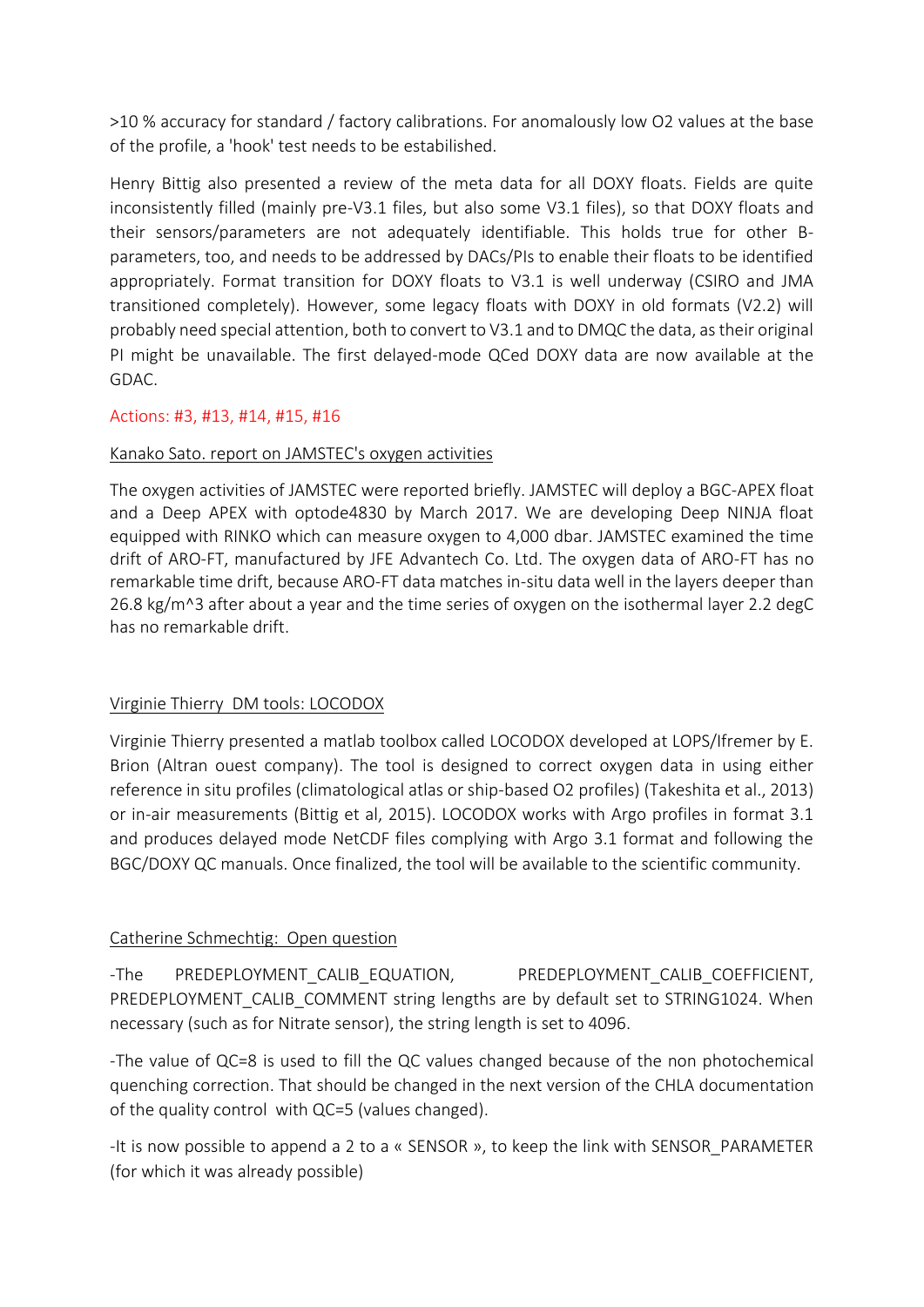-The size of the merge file for one float (it can exceed 2gb) could be an issue for users. A test with the netcdf4 format will be performed to check that it decreases the size of the file.

#### Actions: #2, #6, #8, #9, #10

#### Henry Bittig: Time of Surfacing

At present, the ensemble of all Biogeochemical-Argo floats surface at any time of the day. The majority of floats are on a full day cycle interval, so their surface time (UTC) is on average constant. However, a significant portion has a cycle interval with a fractional day contribution, so their surface time (UTC) successively progresses with each float cycle.

This way, diel cycles, e.g., in sea surface temperature, oxygen, POC or chlorophyll fluorescence (due to non-photochemical quenching during the day), can be aliased to higher frequencies (~float cycles). In addition, some sensor measurements are strongly dependent or influenced by the local daytime (O2 optode in air calibration, radiometry, chlorophyll fluorescence).

It is recognized that Biogeochemical-Argo floats, depending on the scientific mission, may be programmed to surface at specific local times (e.g., noon, dawn, night) or to keep a fixed cycle time. Attention needs to be paid that such an approach does not introduce a bias to the array, e.g., if all floats of a certain type or in a certain region sampled a particular part of the diel cycle.

Floats that target a specific surface time (UTC) can be identified by a set value for "CONFIG SurfaceTime HH" in the "CONFIG PARAMETER" of the floats' meta.nc file. To make users aware, an entry to the Data-FAQ at the Argo website will be added. Moreover, LOV will test a draft recommendation for core-Biogeochemical-Argo floats' surface timings and report back at 18th ADMT.

### Actions: #5

### Catherine Schmechtig. NO3: NO3 at Coriolis

Last year, the results of several SUNA sensors providing NITRATE concentration around -50 mg/m3 were presented. To avoid those bad results due to a misinterpretation of the calibration file, the document « Processing Nitrate at the DAC Level (draft) : <http://doi.org/10.13155/46121> » is presented. This version explains how to take into account the lag between the CTD and the SUNA sensor as well as the so called « pressure effect » which is still under study at MBARI. As a conclusion, we show that now at the Coriolis DAC, the parameter NITRATE is in the correct range.

#### Ken Johnson. NO3, pH

The pH sensor calibration and drift are largely corrected. The so-called « pressure effect » is still under study at MBARI, but as soon as it is published the documentation « processing Nitrate » should be updated.

#### Actions: #17, #18, #19, #20, #21, #22

### Hervé Claustre. NO3/pH : Neural Network approach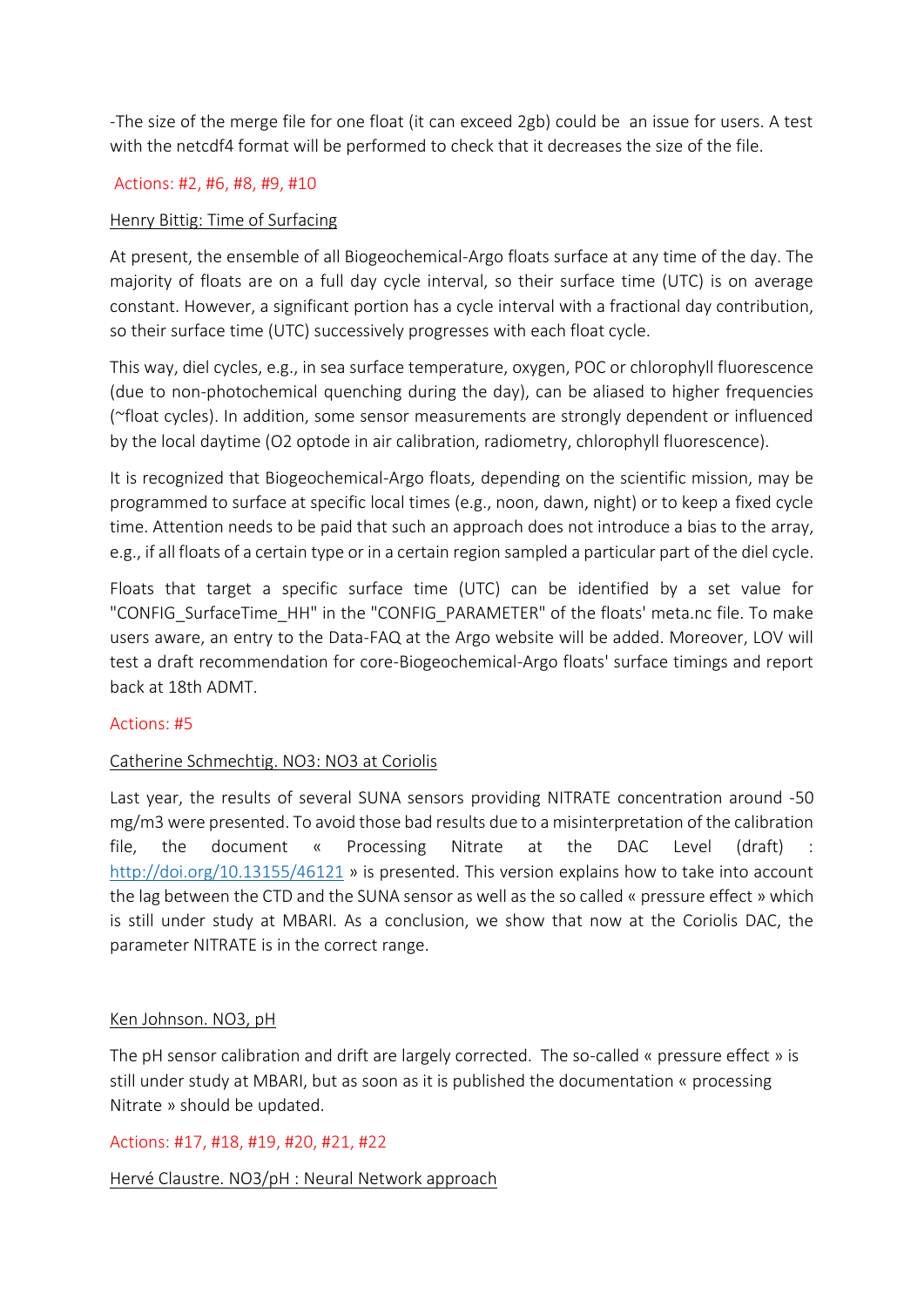Hervé Claustre is presenting the potential use of empirical algorithms for Qcing some Biogeochemical-Argo variables. DOXY is at the cross road of production and remineralization processes for C and N. So with a good measurement of DOXY and training a neural network with the Glodap V2 dataset (Olsen et al., 2016), it is possible to retrieve, for example, the "best" estimate of deep nitrate value to reference QC. Several publications are submitted or in preparation (Sauzède et al., submitted, Pasqueron de Fommervault et al., in prep; Bittig et al., in prep). The application for several parameters (pH, TA, pCO2, DIC) are illustrated, as well as validation and calibration for sensors (NO3 and pH).

# Hervé Claustre / Catherine Schmechtig. Chlorophyll-A: real-time QC, delayed mode QC

The overestimation of a factor 2 of the factory calibration (identified by the community) will be explicitely addressed in the metadata file, as soon as the paper is published. Beside this overestimation factor, there is a consistent regional (natural) bias in the relationship (float vs HPLC Chla) or (float vs radiometric Chla) that is of more concern for producing DM-Chla. This variability is linked to natural (regional, largely driven by the composition of the phytoplankton community) variability between Chla and its fluorescence proxy.

A revision of the QC manual for the chlorophyll-A for the deep/dark signal will be undertaken for RT while a DM procedure when CDOM is present will be tested.

If FChla gradient <0.01 mg m-3 km-1, present deep-offset correction is valid.

If Chla gradient  $> 0.01$  mg m-3 km-1

If CDOM is measured:

FChlacor = FChlameas – FChladark – SlopeFDOM \* (FDOMmeas – FDOMdark)

Slope $F_{\text{DOM}}$  is in units of mg m<sup>-3</sup> ppb<sup>-1</sup>

If CDOM is not measured

FChla minimum is used as the Offset value and FChla is assumed to be zero below the minimum of Fchla.

### Actions: #23, #24, #25, #26, #28, #29, #30

# Emmanuel Boss / Antoine Poteau / Catherine Schmechtig. BBP: real-time QC, delayed mode  $QC$

The updates of the documentation for the backscattering (BBP) processing are presented by Catherine Schmechtig. The sensor name should be changed into BACKSCATTERINGMETER instead of SCATTEROMETER (which is confusing with remote sensing).

### Actions: #32, #33

Anomalies in deep signal were presented and remain to be investigated at the different DAC levels. (Antoine Poteau)